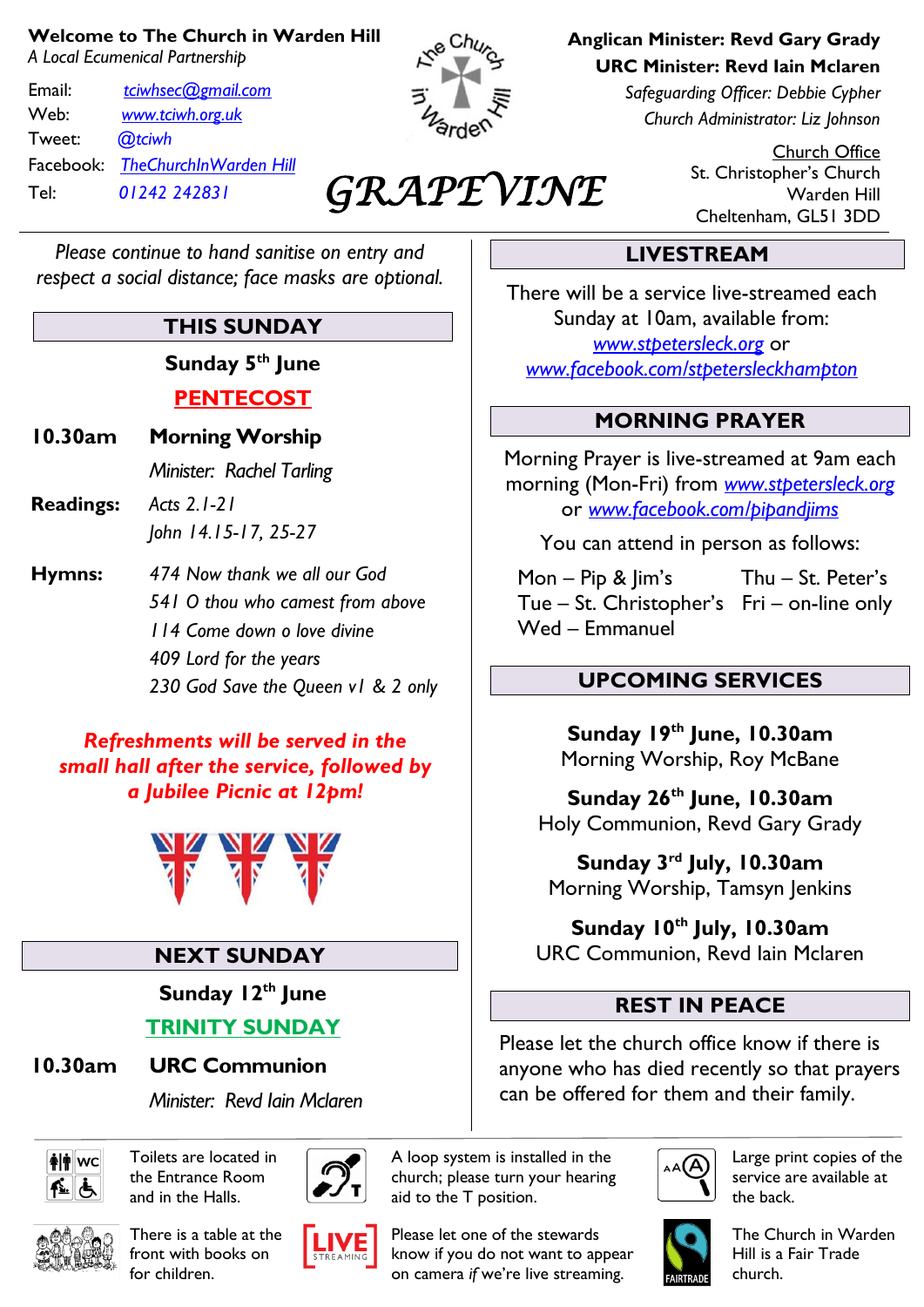#### **COLLECT FOR THE DAY**

Holy Spirit, sent by the Father, ignite in us your holy fire; strengthen your children with the gift of faith, revive your Church with the breath of love, and renew the face of the earth, through Jesus Christ our Lord. Amen.

## **WEEKLY CALENDAR OF EVENTS**

*St. Christopher's is open 9am-4pm each day.*

| Sat  | 10.00                   | Jubilee Bell Peal                                                                                                          |
|------|-------------------------|----------------------------------------------------------------------------------------------------------------------------|
| Sun  | 12 OO                   | Jubilee Picnic at St. Christopher's                                                                                        |
| Tue  | 09 OO<br>14.00<br>19.30 | Morning Prayer at St. Christopher's<br>Mothers' Union Holy Communion<br>at St. Christopher's with Revd Gary<br>House Group |
| Wed  | 14 OO                   | <b>Wednesday Social Group at URCC</b>                                                                                      |
| Thur | 10.00                   | <b>Prayer Group</b>                                                                                                        |
| Fri  | 18.00                   | <b>Choir Practice</b>                                                                                                      |
| Sat  | 1345                    | <b>Community Film Show at URCC</b>                                                                                         |

#### **FIRST READING**

## *Acts 2.1-21*

When the day of Pentecost had come, they were all together in one place. <sup>2</sup>And suddenly from heaven there came a sound like the rush of a violent wind, and it filled the entire house where they were sitting. <sup>3</sup>Divided tongues, as of fire, appeared among them, and a tongue rested on each of them. <sup>4</sup>All of them were filled with the Holy Spirit and began to speak in other languages, as the Spirit gave them ability.

 $5$  Now there were devout lews from every nation under heaven living in Jerusalem. <sup>6</sup>And at this sound the crowd gathered and was bewildered, because each one heard them speaking in the native language of each. <sup>7</sup>Amazed and astonished, they asked, 'Are not all these who are speaking Galileans? <sup>8</sup>And how is it that we hear, each of us, in our own native language? <sup>9</sup> Parthians, Medes, Elamites, and residents of Mesopotamia, Judea and Cappadocia, Pontus and Asia, <sup>10</sup>Phrygia and Pamphylia, Egypt and the parts of Libya belonging to Cyrene, and visitors

from Rome, both Jews and proselytes, <sup>11</sup>Cretans and Arabs – in our own languages we hear them speaking about God's deeds of power.' <sup>12</sup>All were amazed and perplexed, saying to one another, 'What does this mean?' <sup>13</sup>But others sneered and said, 'They are filled with new wine.'

<sup>14</sup> But Peter, standing with the eleven, raised his voice and addressed them: 'Men of Judea and all who live in Jerusalem, let this be known to you, and listen to what I say. <sup>15</sup>Indeed, these are not drunk, as you suppose, for it is only nine o'clock in the morning. <sup>16</sup>No, this is what was spoken through the prophet Joel:

*<sup>17</sup> "In the last days it will be, God declares, that I will pour out my Spirit upon all flesh, and your sons and your daughters shall prophesy, and your young men shall see visions, and your old men shall dream dreams. <sup>18</sup> Even upon my slaves, both men and women, in those days I will pour out my Spirit; and they shall prophesy. <sup>19</sup> And I will show portents in the heaven above and signs on the earth below, blood, and fire, and smoky mist. <sup>20</sup> The sun shall be turned to darkness and the moon to blood, before the coming of the Lord's great and glorious day. <sup>21</sup> Then everyone who calls on the name of the Lord shall be saved."* 

## **SECOND READING**

## *John 14.15-17, 25-27*

Jesus said: 'If you love me, you will keep my commandments. <sup>16</sup>And I will ask the Father, and he will give you another Advocate, to be with you for ever. <sup>17</sup>This is the Spirit of truth, whom the world cannot receive, because it neither sees him nor knows him. You know him, because he abides with you, and he will be in you.

 $25$  'I have said these things to you while I am still with you. <sup>26</sup>But the Advocate, the Holy Spirit, whom the Father will send in my name, will teach you everything, and remind you of all that I have said to you. <sup>27</sup> Peace I leave with you; my peace I give to you. I do not give to you as the world gives. Do not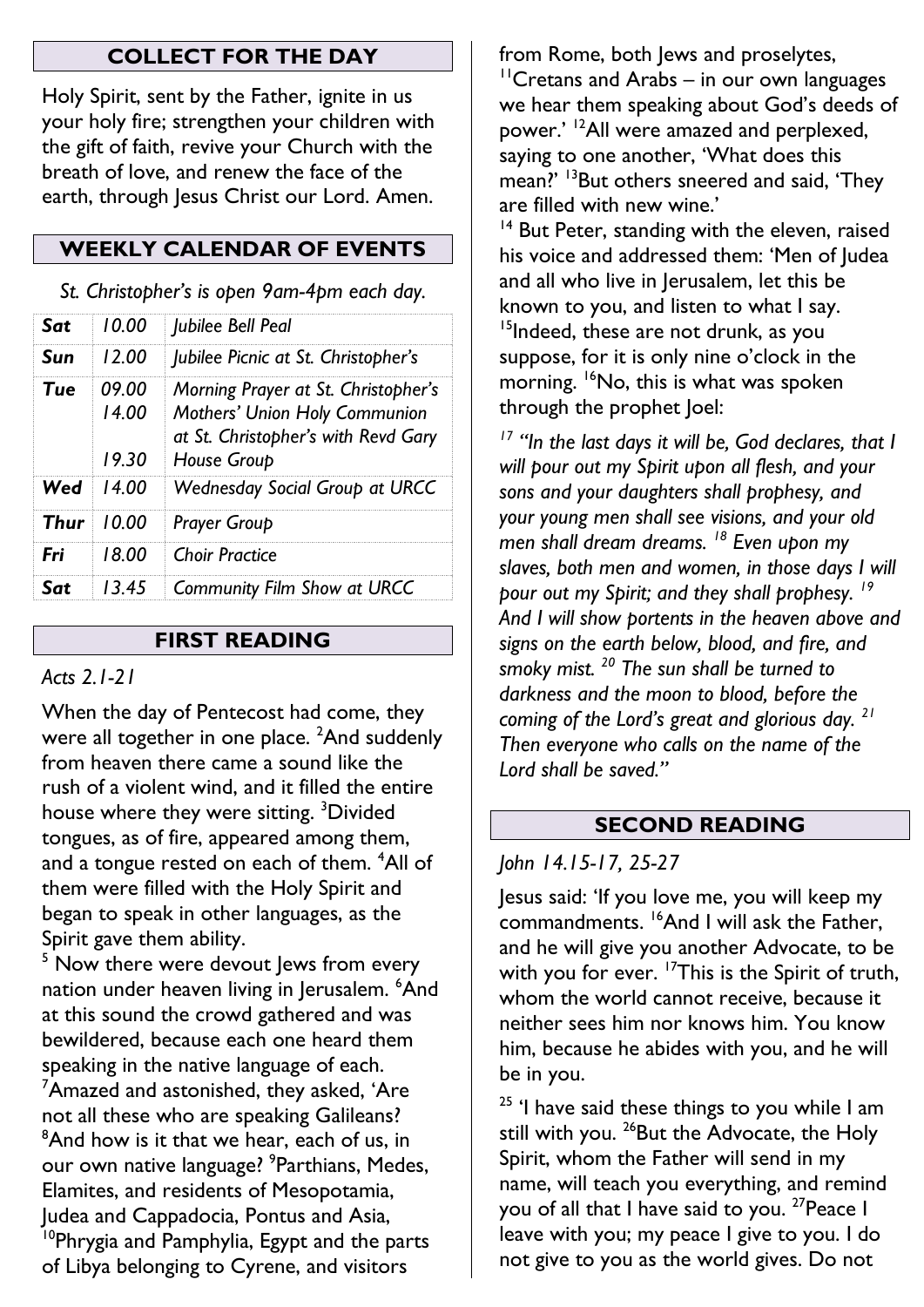let your hearts be troubled, and do not let them be afraid.

*Please note that the wording of the readings may differ very slightly in the service itself.*

#### **PRAYERS**

#### **WEEKLY PRAYER FOCUS**

|            | Young people's groups           |  |
|------------|---------------------------------|--|
|            | Maintenance & Office staff      |  |
|            | Housebound & lonely             |  |
|            | St. Andrew's, Ramallah          |  |
|            | Hanna, Youth Worker             |  |
| ∩th        | <b>Messy Church</b>             |  |
| <b>Tth</b> | All with mental health problems |  |

#### **HUNGER UPDATE**

The hunger crisis across the Horn of Africa (Ethiopia, Kenya and Uganda) means that 15 million people are surviving on less than one meal a day. The worst drought in a generation is causing people to lose their livelihoods, seeing their livestock dying, and their children malnourished and on the verge of death. As the crisis escalates there has been a dramatic increase in child marriages in Ethiopia. The UK government has been asked to send lifesaving aid to the region. Please pray for an end to this crisis: bless them with clean water, nourishing food and hope for the future.

#### **PRAYERS FOR UKRAINE**



There are a number of ways to support, or engage with, the crisis in Ukraine...

- 1. **Pray** Spend some time each day to pray for the people and place of Ukraine.
- 2. **Donate** Please use the DEC link below: *[www.dec.org.uk/appeal/ukraine-humanitarian](http://www.dec.org.uk/appeal/ukraine-humanitarian-appeal)[appeal](http://www.dec.org.uk/appeal/ukraine-humanitarian-appeal)*
- 3. **Listen** To a special sung 'Prayer for Ukraine', which is sung in Ukrainian *[here](https://stpetersleck.org/wp-content/uploads/2022/03/Prayer-for-Ukraine_St-Peters-Choir_MP3.mp3)*.
- 4. **Psalm 31** A psalm of faith, hope and courage for the people of Ukraine, click *[here](https://stpetersleck.org/psalm_31_ukraine-720p/)*.

#### **WEEKLY NOTICES**

All contributions should be emailed directly to Liz Johnson in the Church Office at: *[tciwhsec@gmail.com](mailto:tciwhsec@gmail.com)* by **9am** each Thursday. Any longer items may be edited if we're tight on space for that week!

## **SPECIAL DATES**

Please let the Church Office know if there is a 'significant' birthday or anniversary that needs to be mentioned in the coming week.

## **REVEREND CANON NICK DAVIES**

Bishop Rachel has invited Nick Davies to become an honorary Canon of Gloucester Cathedral in recognition of his ministry across the team, deanery and diocese. Nick will be installed as a Canon at **Evensong** at **5.30pm** on **Thu 14th July** and everyone is warmly invited. This is an honorary role which Nick will hold alongside his continued ministry as Team Rector in the South Cheltenham Team.

## **FIRE ALARM SYSTEM**

There is now a new fire safety alarm system within St Christopher's church and halls. This includes loud sounders and call points at each exit door. *Richard Neale*

## **CHURCH FIRE DRILL**

On **Sun 12th June**, immediately after the URC Communion service ends, there will be a fire drill. At the sound of the alarm, please:

- **Leave the building through the nearest door.**
- Cross Lincoln Avenue and wait between the shrubbery and the flats car park entrance.

At this point we will check that everyone is present. Arrangements will be announced at the start of that morning's service. Richard Neale (on 07932 675125) is happy to talk to anyone beforehand if they have any concerns as to what will take place.